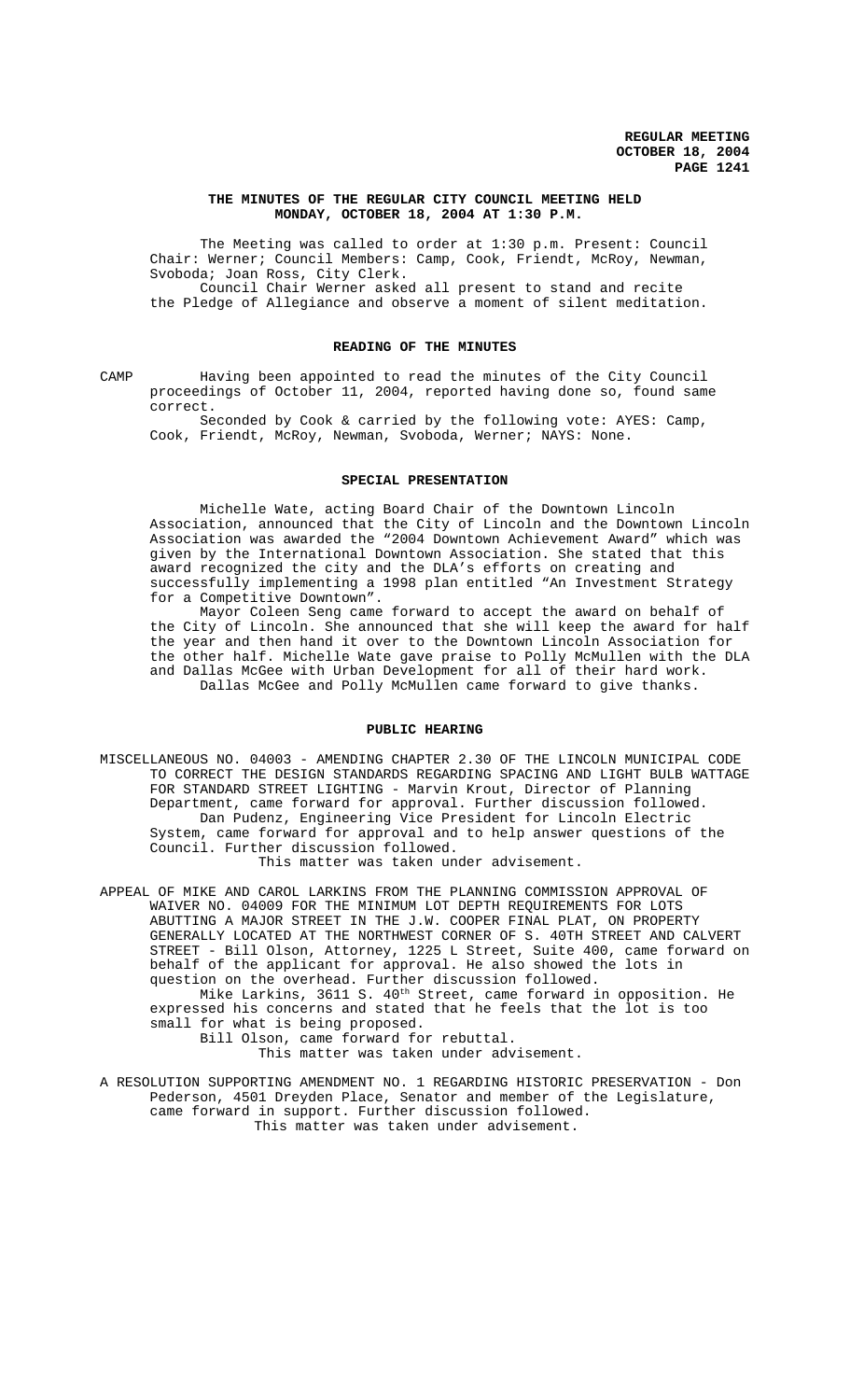### **MISCELLANEOUS BUSINESS**

Mike Morosin, 2055 "S" Street, came forward to express his concerns regarding his home being in the way of JAVA. He also showed photos on the overhead of the lots that he was offered to move to which are located at 1819 Washington Street and 2124 Vine Street. He then expressed his concerns with these two lots. Further discussion followed. This matter was taken under advisement.

Gloria R. Smith, 3907 Sheridan Blvd, came forward and expressed her concerns on how she is no longer able to park on her street in front of her home. She showed an overhead of photos of her neighborhood showing each street that parking is not allowed. She requested that the City remove the "No Parking Sign" located at 3895 Sheridan Blvd. Further discussion followed.

Nicole Fleck-Tooze, Public Works and Utilities, came forward to help answer questions of the Council regarding this matter. Further discussion followed.

Council Chair Werner asked Ms. Fleck-Tooze to follow up on this matter.

This matter was taken under advisement.

**\*\* END OF PUBLIC HEARING \*\***

# **COUNCIL ACTION**

## **LIQUOR RESOLUTIONS - NONE**

# **ORDINANCES - 2ND READING & ASSOCIATED RESOLUTIONS**

- STREET NAME CHANGE NO. 04007 RENAMING A PORTION OF NORTH 16TH STREET AS "ROCKFORD DRIVE" IN THE NORTH HILLS 2ND ADDITION, GENERALLY LOCATED AT NORTH 16TH STREET AND MORTON STREET - CLERK read an ordinance, introduced by Jon Camp, changing the name of North  $16^{\text{th}}$  Street to Rockford Drive located in North Hills 2<sup>nd</sup> Addition, as approved by the Preliminary Plat, the second time.
- ACCEPTING A WARRANTY DEED FOR THE RIGHT-OF-WAY FOR BLANCHARD BOULEVARD FROM NORTHWOODS, LLC - CLERK read an ordinance, introduced by Jon Camp, accepting Northwoods, L.L.C.'s offer by deed to dedicate Blanchard Boulevard right-of-way, the second time.

#### **RESOLUTIONS**

APPOINTING MARK WESTPHALEN, MICHAEL DONNELLY AND GERARD R. FINNEGAN, JR. TO THE POLICE AND FIRE PENSION PLAN INVESTMENT BOARD FOR TERMS EXPIRING SEPTEMBER 1, 2008, SEPTEMBER 1, 2007, AND SEPTEMBER 1, 2006 RESPECTIVELY - CLERK read the following resolution, introduced by Jon Camp, who moved

its adoption:<br><u>A-83042</u> BE IT R BE IT RESOLVED by the City Council of the City of Lincoln, Nebraska:

That the appointment of Mark Westphalen, Michael Donnelly and Gerard R. Finnegan, Jr. to the Police and Fire Pension Plan Investment Board for terms expiring September 1, 2008, September 1, 2007, and September 1, 2006 is hereby approved.

Introduced by Jon Camp Seconded by Friendt & carried by the following vote: AYES: Camp, Cook, Friendt, McRoy, Newman, Svoboda, Werner; NAYS: None.

MISCELLANEOUS NO. 04003 - AMENDING CHAPTER 2.30 OF THE LINCOLN MUNICIPAL CODE TO CORRECT THE DESIGN STANDARDS REGARDING SPACING AND LIGHT BULB WATTAGE FOR STANDARD STREET LIGHTING - CLERK read the following resolution, introduced by Jon Camp, who moved its adoption:

A-83043 WHEREAS, the City of Lincoln has previously adopted the City of Lincoln Design Standards by Resolution No. A-80518; and

WHEREAS, a text change to the Design Standards is necessary under Chapter 2.30 - Street Lighting, to delete Section 3, Responsibilities, and revise Section 4.2,,Standard Street Lighting, to correct the design standards regarding spacing and light bulb wattage for standard street lighting.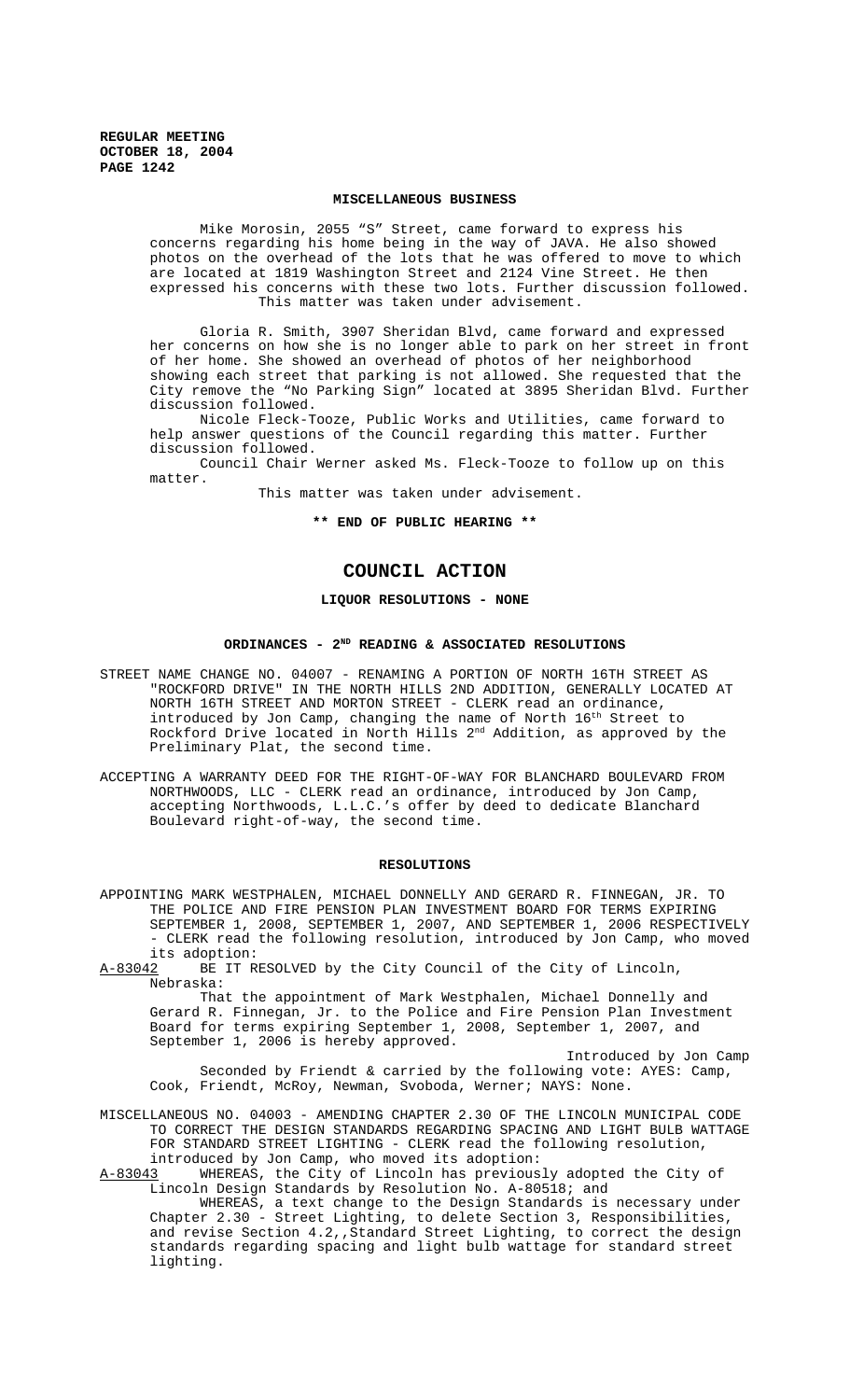**REGULAR MEETING OCTOBER 18, 2004 PAGE 1243**

NOW, THEREFORE, BE IT RESOLVED by the City Council of the City of Lincoln, Nebraska:

1. That Section 3 of Chapter 2.30 of the City of Lincoln Design Standards, adopted by the City Council on November 6, 2000 by Resolution No. 80518, be and the same is hereby deleted.

2. That Section 4.2 of Chapter 2.30 of the City of Lincoln Design Standards, adopted by the City Council on November 6, 2000 by Resolution No. 80518, be and the same is hereby amended to read as shown on Attachment "A" which is attached hereto and incorporated herein by reference.

Introduced by Jon Camp Seconded by Svoboda & carried by the following vote: AYES: Camp, Cook, Friendt, McRoy, Newman, Svoboda, Werner; NAYS: None.

APPEAL OF MIKE AND CAROL LARKINS FROM THE PLANNING COMMISSION APPROVAL OF WAIVER NO. 04009 FOR THE MINIMUM LOT DEPTH REQUIREMENTS FOR LOTS ABUTTING A MAJOR STREET IN THE J.W. COOPER FINAL PLAT, ON PROPERTY GENERALLY LOCATED AT THE NORTHWEST CORNER OF S. 40TH STREET AND CALVERT STREET - CLERK read the following resolution, introduced by Jon Camp, who moved its adoption:

Seconded by Svoboda & **LOST** by the following vote: AYES: None; NAYS: Camp, Cook, Friendt, McRoy, Newman, Svoboda, Werner. The resolution, having **LOST**, was assigned the File **#38-4491** & was

placed on file in the Office of the City Clerk.

A RESOLUTION SUPPORTING AMENDMENT NO. 1 REGARDING HISTORIC PRESERVATION - CLERK read the following resolution, introduced by Jon Camp, who moved its adoption:

A-83044 WHEREAS, the citizens of Nebraska will have the opportunity to vote on Amendment No. 1 to the Nebraska Constitution in the November 2nd general election; and

WHEREAS, this amendment would allow the Nebraska legislature to encourage historic preservation and community development; and WHEREAS, this would be done by allowing a temporary hold to be placed on the assessment for the increased value when qualified

properties are renovated or restored; and

WHEREAS, Nebraska has no public policy or comprehensive legislation to address historic preservation in regards to community or economic development; and

WHEREAS, thirty-seven other states have this type of program to encourage investment in communities.

NOW, THEREFORE, BE IT RESOLVED by the City Council of the City of Lincoln, Nebraska:

That the City Council of the City of Lincoln, Nebraska endorses the passage of Amendment No. 1.

Introduced by Jon Camp

Seconded by Cook & carried by the following vote: AYES: Camp, Cook, Friendt, McRoy, Newman, Svoboda, Werner; NAYS: None.

SETTING THE HEARING DATE OF MONDAY, NOVEMBER 1, 2004 AT 1:30 P.M. FOR AN APPLICATION OF GATEAU ENTERPRISES LLC DBA WINDSOR STABLES RECEPTION CENTRE FOR A CATERING LICENSE LOCATED AT 1024 L STREET - CLERK read the following resolution, introduced by Jonathan Cook, who moved its adoption:<br>A-83045 BE

BE IT RESOLVED by the City Council, of the City of Lincoln, that a hearing date is hereby set for Monday, November 1, 2004, at 1:30 p.m. or as soon thereafter as possible in the City Council Chambers, County-City Building, 555 S. 10<sup>th</sup> St., Lincoln, NE for the Application of Gateau Enterprises LLC dba Windsor Stables Reception centre for a catering license located at 1024 L Street.

If the Police Dept. is unable to complete the investigation by said time, a new hearing date will be set.

Introduced by Jonathan Cook Seconded by McRoy & carried by the following vote: AYES: Camp, Cook, Friendt, McRoy, Newman, Svoboda, Werner; NAYS: None.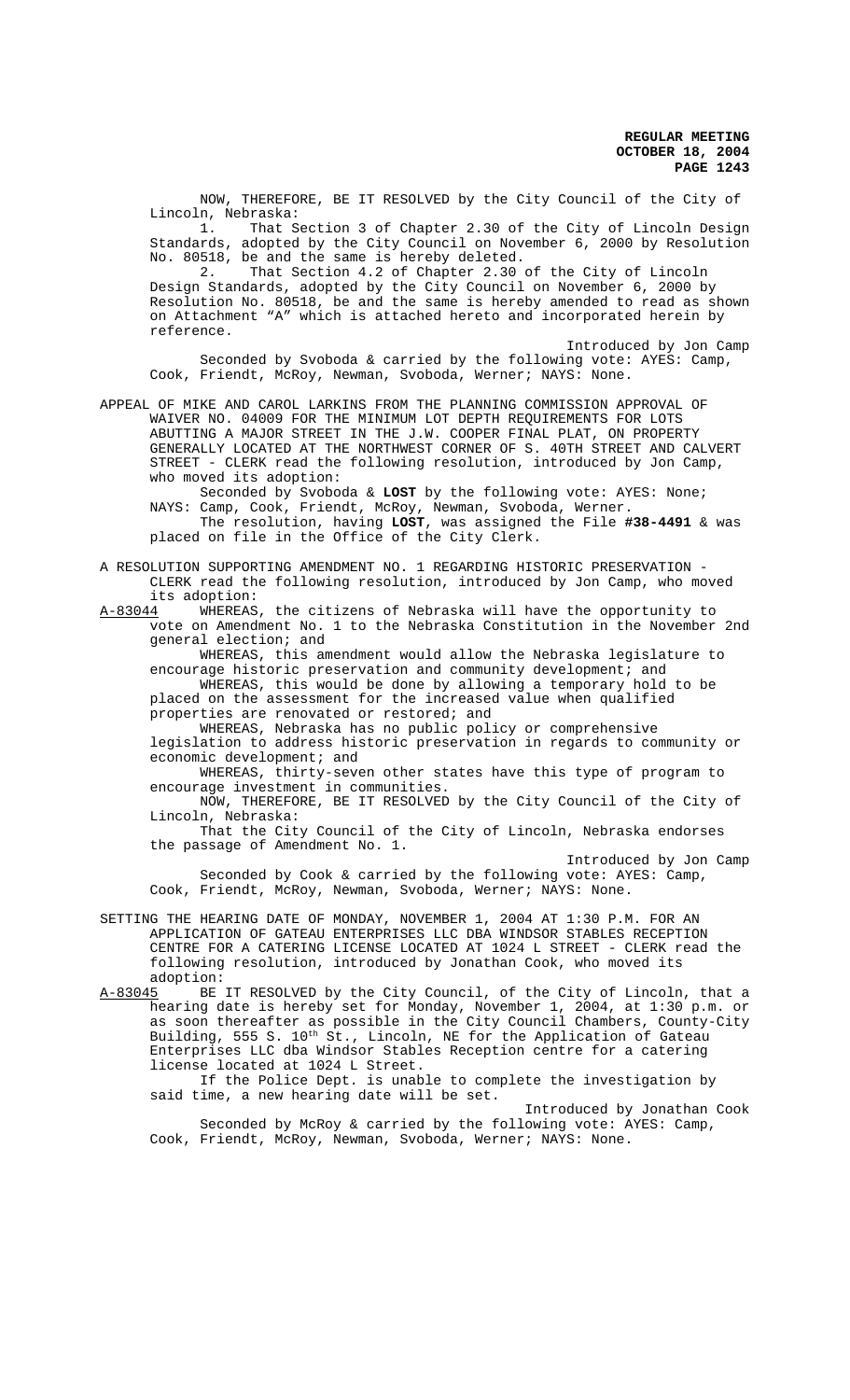**REGULAR MEETING OCTOBER 18, 2004 PAGE 1244**

- SETTING THE HEARING DATE OF MONDAY, NOVEMBER 1, 2004 AT 1:30 P.M. FOR A MANAGER APPLICATION OF MORRIS MOTES FOR WHITEHEAD OIL COMPANY DBA U-STOP CONVENIENCE SHOP LOCATED AT 2925 NW  $12^{TH}$  STREET - CLERK read the following resolution, introduced by Jonathan Cook, who moved its adoption:
- A-83046 BE IT RESOLVED by the City Council, of the City of Lincoln, that a hearing date is hereby set for Monday, November 1, 2004, at 1:30 p.m. or as soon thereafter as possible in the City Council Chambers, County-City Building, 555 S. 10<sup>th</sup> St., Lincoln, NE for the Manager Application of Morris Motes for Whitehead Oil Company dba U-Stop Convenience Shop located at 2925 NW 12<sup>th</sup> Street.

If the Police Dept. is unable to complete the investigation by said time, a new hearing date will be set.

Introduced by Jonathan Cook Seconded by McRoy & carried by the following vote: AYES: Camp, Cook, Friendt, McRoy, Newman, Svoboda, Werner; NAYS: None.

- SETTING THE HEARING DATE OF MONDAY, NOVEMBER 1, 2004 AT 1:30 P.M. FOR A MANAGER APPLICATION OF DAWN WHALEN FOR WHITEHEAD OIL COMPANY DBA U-STOP CONVENIENCE SHOP LOCATED AT 240 N.  $17^{TH}$  STREET - CLERK read the following resolution, introduced by Jonathan Cook, who moved its adoption:<br>A-83047 BE
- BE IT RESOLVED by the City Council, of the City of Lincoln, that a hearing date is hereby set for Monday, November 1, 2004, at 1:30 p.m. or as soon thereafter as possible in the City Council Chambers, County-City Building, 555 S. 10<sup>th</sup> St., Lincoln, NE, for the Manager Application of Dawn Whalen for Whitehead Oil Company dba U-Stop Convenience Shop located at 240 N. 17<sup>th</sup> Street.

If the Police Dept. is unable to complete the investigation by said time, a new hearing date will be set.

Introduced by Jonathan Cook Seconded by McRoy & carried by the following vote: AYES: Camp, Cook, Friendt, McRoy, Newman, Svoboda, Werner; NAYS: None.

- SETTING THE HEARING DATE OF MONDAY, NOVEMBER 1, 2004 AT 1:30 P.M. FOR A MANAGER APPLICATION OF BARBARA EHRISMAN FOR WHITEHEAD OIL COMPANY DBA U-STOP CONVENIENCE SHOP LOCATED AT 942 SOUTH 27TH STREET - CLERK read the following resolution, introduced by Jonathan Cook, who moved its adoption:<br>A-83048 BE
- BE IT RESOLVED by the City Council, of the City of Lincoln, that a hearing date is hereby set for Monday, November 1, 2004, at 1:30 p.m. or as soon thereafter as possible in the City Council Chambers, County-City Building, 555 S. 10<sup>th</sup> St., Lincoln, NE, for the Manager Application of Barbara Ehrisman for Whitehead Oil Company dba U-Stop Convenience Shop located at 942 South 27<sup>th</sup> Street.

If the Police Dept. is unable to complete the investigation by said time, a new hearing date will be set.

Introduced by Jonathan Cook Seconded by McRoy & carried by the following vote: AYES: Camp, Cook, Friendt, McRoy, Newman, Svoboda, Werner; NAYS: None.

AFFIDAVIT OF MAILING FOR BOARD OF EQUALIZATION MEETING FOR DOWNTOWN BUSINESS IMPROVEMENT DISTRICT, CORE BUSINESS IMPROVEMENT DISTRICT OVERLAY & DOWNTOWN MAINTENANCE DISTRICT TO BE HELD ON MONDAY, NOVEMBER 1, 2004 - CLERK read the following resolution, introduced by Jonathan Cook, who moved its approval.

Seconded by McRoy & carried by the following vote: AYES: Camp, Cook, Friendt, McRoy, Newman, Svoboda, Werner; NAYS: None.

## **PETITIONS & COMMUNICATIONS**

THE FOLLOWING WERE REFERRED TO THE PLANNING DEPARTMENT:

- Change of Zone No. 04067 Application of Hartland Homes Inc, from AGR Agricultural Residential District and H-4 General Commercial District to R-3 Residential District on property at SW 27<sup>th</sup> Street and West A Street.
- Special Permit No. 04054 Application of Hartland Homes Inc, Hartland Homes SW 1st Addition Community Unit Plan, for approximately 379 single family dwellings, with requests to waive the preliminary plat process and block length on property at SW 27<sup>th</sup> Street and West A Street.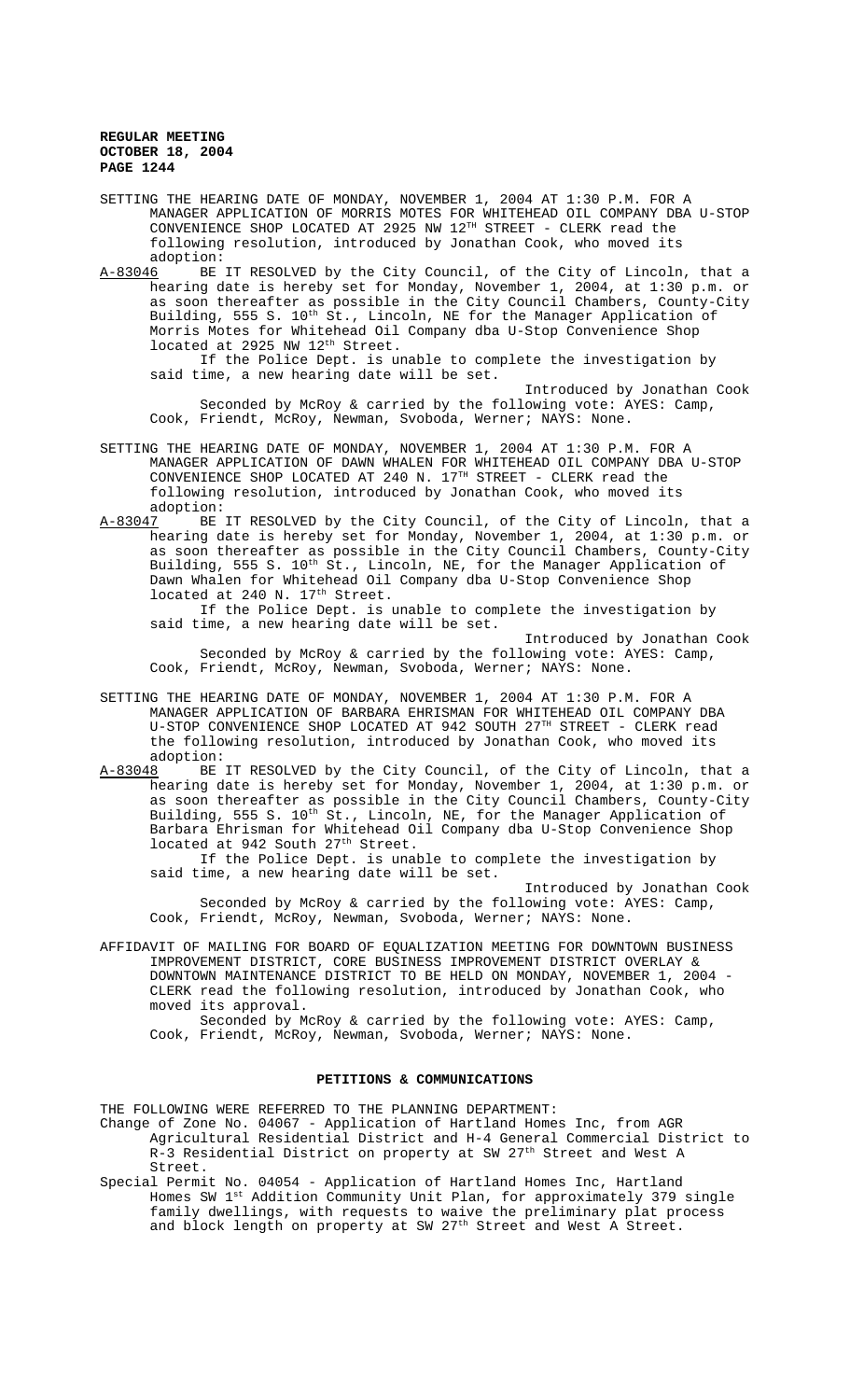**REGULAR MEETING OCTOBER 18, 2004 PAGE 1245**

- Change of Zone No. 04068 Application of Dr. David Sumani, to amend Section 27.63.570 of the Lincoln Municipal Code for conditions for race tracks and motorized vehicles.
- Special Permit No. 04057 Application of Dr. David Sumani and Sherrie Gregory, for a race track for motorized vehicles with request to waive the parking lot paving requirements on property at 201 West South Street.
- Change of Zone No. 04069 Application of Planning Director, to amend Section 27.69.035(b) of the Lincoln Municipal Code, regarding offpremises signs and Interstate 80 and 180.
- Use Permit No. 124A Application of Olsson Associates, an amendment to reduce the internal side setbacks to 0 feet in the O-3 Office Park District on property at Highway 34 and Fallbrook Boulevard.
- Use Permit No. 150B Application of Eiger Corp, an amendment to exceed the maximum requirement height in the B-5 Planned Regional Business District on property at South 91st Street and Highway 2.
- Special Permit No. 1813A Application of Nebraska Nurseries Inc, an amendment to The Preserve on Antelope Creek Community Unit Plan, to reduce the rear yard setback on property at South  $80^{\rm th}$  Street and Pioneers Boulevard.
- Special Permit No. 1999A Application of Lincoln Federal Bancorp Inc, to amend the Wilderness Hills Community Plan, to waive lot lines radial to the streets, and reduce the minimum rear yard setbacks on property at South 28th Street and Wilderness Hills Boulevard.
- Special Permit No. 04053 Application of David Guittar, to allow an accessory building for domestic employees at  $1701$  South 98<sup>th</sup> Street.
- FORMAL PAVING PETITION, WITH WAIVER OF DAMAGES TO PAVING DISTRICT NO. 2629 FOR WEST BENTON STREET FROM FIRST STREET WEST APPROXIMATELY 600 FEET, SUBMITTED BY VINTON AND ANN MITZGER - CLERK presented said petition which was referred to the Law Department.
- FORMAL PAVING PETITION, WITH WAIVER OF DAMAGES TO PAVING DISTRICT NO. 2629 FOR WEST BENTON STREET FROM FIRST STREET WEST APPROXIMATELY 600 FEET, SUBMITTED BY KIMBERLY AND GARY DEUBELBEISS - CLERK presented said petition which was referred to the Law Department.

#### **REPORTS OF CITY OFFICERS**

- CLERK'S LETTER AND MAYOR'S APPROVAL OF RESOLUTIONS AND ORDINANCES PASSED BY THE CITY COUNCIL ON OCTOBER 11, 2004 - CLERK presented said report which was placed on file in the Office of the City Clerk.
- LINCOLN WATER & WASTEWATER SYSTEM RECAPITULATION OF DAILY CASH RECEIPTS FOR SEPTEMBER, 2004 - CLERK presented said report which was placed on file in the Office of the City Clerk.

### ORDINANCES - 1<sup>st</sup> READING

(Resolutions listed hereunder advance to Public Hearing on 10/25/04)

- VACATION NO. 04003 VACATING THE EAST-WEST ALLEY BETWEEN 21ST AND 22ND STREET, NORTH OF VINE STREET, AND VACATING THAT PORTION OF 21ST STREET BETWEEN VINE AND VACATED W STREET THAT HAS NOT ALREADY BEEN VACATED OR PURCHASED BY THE JOINT ANTELOPE VALLEY AUTHORITY, GENERALLY LOCATED AT 21ST AND VINE STREETS - CLERK read an ordinance, introduced by Jonathan Cook, vacating the east-west alley between 21st and 22<sup>nd</sup> Streets, north of Vine Street, and vacating that portion of 21<sup>st</sup> Street between Vine and vacated W Streets that has not already been vacated or purchased by the Joint Antelope Valley Authority, generally located at  $21^{st}$  Street and Vine Street, and retaining title thereto in the City of Lincoln, Lancaster County, Nebraska, the first time.
- AUTHORIZING THE ISSUANCE OF NOT TO EXCEED \$45,000,000 CITY OF LINCOLN NEBRASKA WATER REVENUE BONDS - CLERK read an ordinance, introduced by Jonathan Cook, authorizing the issuance of Water Revenue Bonds, the first time.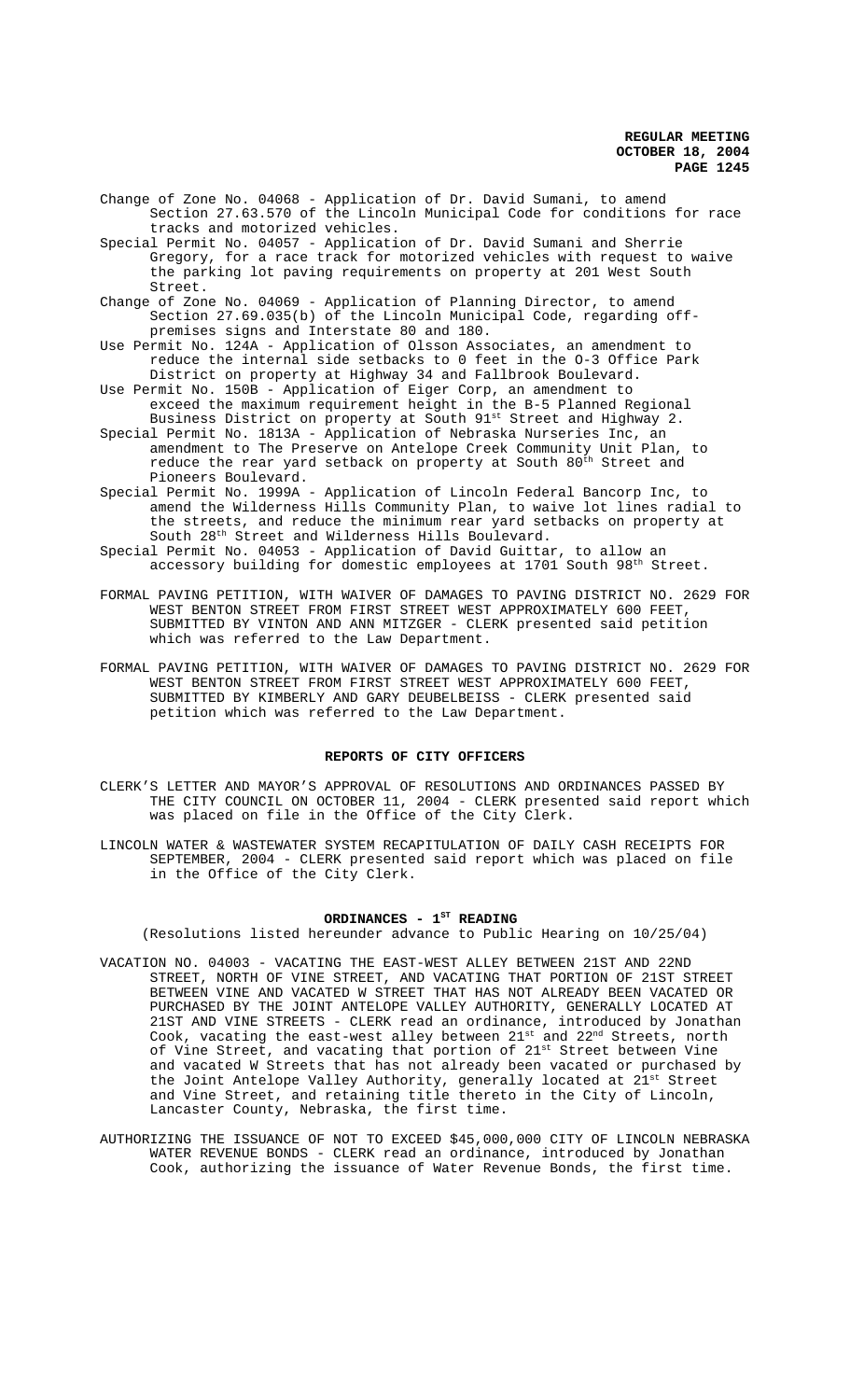**REGULAR MEETING OCTOBER 18, 2004 PAGE 1246**

### **ORDINANCES - 3RD READING & ASSOCIATED RESOLUTIONS**

ANNEXATION 04004 - AMENDING THE LINCOLN CORPORATE LIMITS MAP BY ANNEXING APPROXIMATELY 10.23 ACRES OF PROPERTY GENERALLY LOCATED AT SOUTH 98TH STREET AND OLD CHENEY ROAD. (IN CONNECTION W/04R-274, 04-191, 04R-271) - PRIOR to reading:

CAMP Moved to delay action for 1 week to 10/25/04.

Seconded by Svoboda & carried by the following vote: AYES: Camp, Cook, Friendt, McRoy, Newman, Svoboda, Werner; NAYS: None.

CLERK Read an ordinance, introduced by Ken Svoboda, annexing and including the below described land as part of the City of Lincoln, Nebraska and amending the Corporate Limits Map attached to and made a part of Ordinance No. 18208, to reflect the extension of the corporate limits boundary of the City of Lincoln, Nebraska established and shown thereon, the third time.

APPROVING THE VINTAGE HEIGHTS 4TH ADDITION ANNEXATION AND ZONING AGREEMENT BETWEEN THE CITY AND PINE LAKE DEVELOPMENT, L.L.C., RELATING TO THE ANNEXATION OF APPROXIMATELY 10.23 ACRES, GENERALLY LOCATED AT SOUTH 98TH STREET AND OLD CHENEY ROAD. (IN CONNECTION W/04-190, 04-191, 04R-271) - PRIOR to reading:

CAMP Moved to delay action for 1 week to 10/25/04. Seconded by Svoboda & carried by the following vote: AYES: Camp, Cook, Friendt, McRoy, Newman, Svoboda, Werner; NAYS: None.

CHANGE OF ZONE 04021 - APPLICATION OF PINE LAKE DEVELOPMENT, L.L.C. FOR A CHANGE OF ZONE FROM AG AGRICULTURAL AND AGR AGRICULTURAL RESIDENTIAL TO R-3 RESIDENTIAL FOR APPROXIMATELY 10.23 ACRES GENERALLY LOCATED AT SOUTH 98TH STREET AND OLD CHENEY ROAD. (IN CONNECTION W/04-190, 04R-274, 04R-271)- PRIOR to reading:

CAMP Moved to delay action for 1 week to 10/25/04. Seconded by Svoboda & carried by the following vote: AYES: Camp, Cook, Friendt, McRoy, Newman, Svoboda, Werner; NAYS: None.

CLERK Read an ordinance, introduced by Ken Svoboda, amending the Lincoln Zoning District Maps attached to and made a part of Title 27 of the Lincoln Municipal Code, as provided by Section 27.05.020 of the Lincoln Municipal Code, by changing the boundaries of the districts established and shown thereon, the third time.

SPECIAL PERMIT 1762B - APPLICATION OF PINE LAKE DEVELOPMENT L.L.C. TO AMEND THE VINTAGE HEIGHTS COMMUNITY UNIT PLAN TO EXPAND THE BOUNDARY OF THE COMMUNITY UNIT PLAN AND WAIVERS TO THE PRELIMINARY PLAT PROCESS, WASTEWATER COLLECTION SYSTEM, SANITARY SEWER RUNNING OPPOSITE STREET GRADES IN VINE CLIFF DRIVE, TRANSFER OF SANITARY SEWER FROM ONE BASIN TO ANOTHER, DEAD-END STREET TO HAVE A 60' MINIMUM RADIUS TURNAROUND, LOTS EXCEEDING A MAXIMUM DEPTH OF THREE TIMES ITS WIDTH FOR LOTS 11 AND 12, BLOCK 33, AND MINIMUM LOT DEPTH OF LESS THAN 120 FEET FOR LOTS ABUTTING A MAJOR STREET FOR LOTS 8 AND 9, BLOCK 33, ON PROPERTY GENERALLY LOCATED AT SOUTH 98TH STREET AND OLD CHENEY ROAD. (IN CONNECTION W/04-190, 04R-274, 04-191) - PRIOR to reading:

CAMP Moved to delay action for 1 week to 10/25/04. Seconded by Svoboda & carried by the following vote: AYES: Camp, Cook, Friendt, McRoy, Newman, Svoboda, Werner; NAYS: None.

APPROVING A LICENSE AGREEMENT BETWEEN THE CITY AND ALLTEL FOR THE PLACEMENT OF TELECOMMUNICATIONS FACILITIES TO BE LOCATED ON CITY PROPERTY AT MAX ROPER PARK - CLERK read an ordinance, introduced by Ken Svoboda, accepting and approving the License Agreements between the City of Lincoln, Nebraska, a municipal corporation, and Alltel Communications of Nebraska, Inc. for the placement of telecommunications facilities upon City property at Max Roper Park located at I-180 and Adams Street, and authorizing the Mayor to sign such License Agreement on behalf of the City, the third time.<br>SVOBODA Moved to pass t

Moved to pass the ordinance as read. Seconded by Camp & carried by the following vote: AYES: Camp, Cook, Friendt, McRoy, Newman, Svoboda, Werner; NAYS: None. The ordinance, being numbered **#18457**, is recorded in Ordinance Book #25.